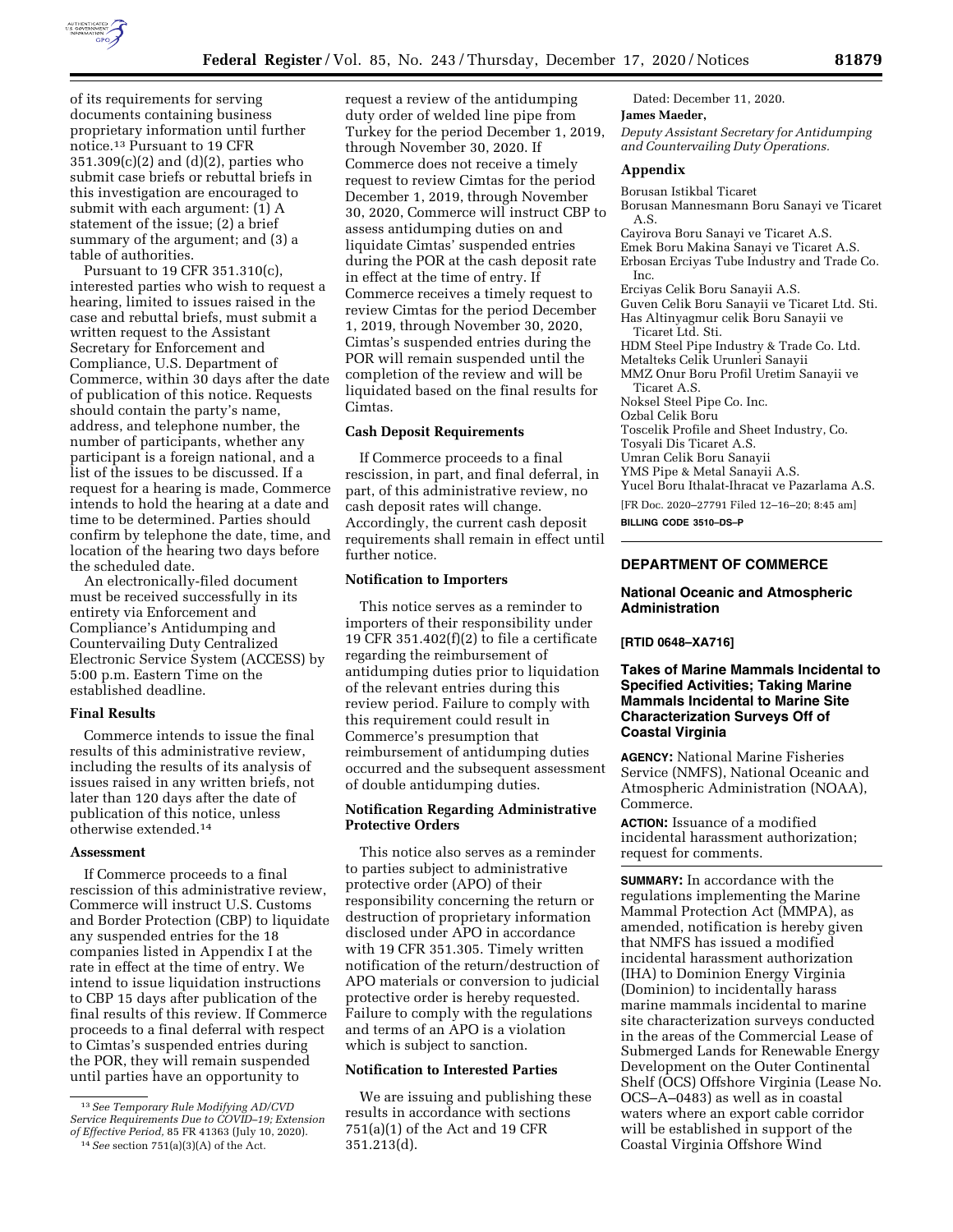Commercial (CVOW Commercial) Project.

**DATES:** This modified IHA is valid from the date of issuance through August 27, 2021.

**FOR FURTHER INFORMATION CONTACT:**  Robert Pauline, Office of Protected Resources, NMFS, (301) 427–8401. Electronic copies of the original application and supporting documents (including NMFS **Federal Register**  notices of the original proposed and final authorizations, and the previous IHA), as well as a list of the references cited in this document, may be obtained online at: *[https://](https://www.fisheries.noaa.gov/permit/incidental-take-authorizations-under-marine-mammal-protection-act)*

*[www.fisheries.noaa.gov/permit/](https://www.fisheries.noaa.gov/permit/incidental-take-authorizations-under-marine-mammal-protection-act)  [incidental-take-authorizations-under](https://www.fisheries.noaa.gov/permit/incidental-take-authorizations-under-marine-mammal-protection-act)[marine-mammal-protection-act.](https://www.fisheries.noaa.gov/permit/incidental-take-authorizations-under-marine-mammal-protection-act)* In case of problems accessing these documents, please call the contact listed above. **SUPPLEMENTARY INFORMATION:** 

# **Background**

The MMPA prohibits the "take" of marine mammals, with certain exceptions. Sections 101(a)(5)(A) and (D) of the MMPA (16 U.S.C. 1361 *et seq.*) direct the Secretary of Commerce (as delegated to NMFS) to allow, upon request, the incidental, but not intentional, taking of small numbers of marine mammals by U.S. citizens who engage in a specified activity (other than commercial fishing) within a specified geographical region if certain findings are made and either regulations are issued or, if the taking is limited to harassment, a notice of a proposed incidental take authorization may be provided to the public for review.

Authorization for incidental takings shall be granted if NMFS finds that the taking will have a negligible impact on the species or stock(s) and will not have an unmitigable adverse impact on the availability of the species or stock(s) for taking for subsistence uses (where relevant). Further, NMFS must prescribe the permissible methods of taking and other ''means of effecting the least practicable adverse impact'' on the affected species or stocks and their habitat, paying particular attention to rookeries, mating grounds, and areas of similar significance, and on the availability of such species or stocks for taking for certain subsistence uses (referred to in shorthand as ''mitigation''); and requirements pertaining to the mitigation, monitoring and reporting of such takings are set forth.

### **History of Request**

On February 7, 2020, NMFS received a request from Dominion for an IHA to take marine mammals incidental to

marine site characterization surveys in the areas of the Commercial Lease of Submerged Lands for Renewable Energy Development on the OCS Offshore Virginia (Lease No. OCS–A–0483) as well as in coastal waters where an export cable corridor will be established in support of the offshore wind project. Dominion's planned marine site characterization surveys include highresolution geophysical (HRG) and geotechnical survey activities. Geophysical and shallow geotechnical survey activities are anticipated to be supported by up to four vessels. The vessels will transit a combined estimated total of 121.54 kilometers (km) of survey lines per day. Dominion's request was for incidental take of small numbers of nine marine mammal species by Level B harassment only. The application was deemed adequate and complete on May 12, 2020. We published a notice of proposed IHA and request for comments in the **Federal Register** on June 17, 2020 (85 FR 36562). We subsequently published the final notice of our issuance of the IHA in the **Federal Register** on September 8, 2020 (85 FR 55415), with effective dates from August 28, 2020, to August 27, 2021. The specified activities were expected to result in the take by Level B harassment of 9 species (10 stocks) of marine mammals including bottlenose dolphin (*Tursiops truncatus*), pilot whale (*Globicephala spp.*), common dolphin (*Delphinus delphis*), Atlantic white sided dolphin (*Lagenorhynchus acutus*), Atlantic spotted dolphin (*Stenella frontalis*), Risso's dolphin (*Grampus griseus*), harbor porpoise (*Phocoena phocoena*), harbor seal (*Phoca vitulina*), and gray seal (*Halichoerus grypus*).

On September 29, 2020, NMFS received a request from Dominion for a modification to the IHA that was issued on August 28, 2020 (85 FR 55415; September 8, 2020). Since the issuance of the initial IHA, Dominion has been recording large pods of Atlantic spotted dolphin within the Level B harassment zone such that they were approaching the authorized take limit for this species. Dominion determined that without an increase in authorized take of spotted dolphins they would be forced to repeatedly shut down whenever animals entered into specified Level B harassment zones. This would likely prolong the duration of survey and add increased costs to the project.

Therefore, Dominion requested a modification of the IHA to increase authorized take of spotted dolphin by Level B harassment. NMFS published the notice of the proposed IHA modification in the **Federal Register** on November 12, 2020 (85 FR 71881). The mitigation, monitoring, and reporting measures remain the same as prescribed in the initial IHA and no additional take is authorized for species other than spotted dolphin. Moreover, the IHA would still expire on August 27, 2021.

### **Description of the Specified Activity and Anticipated Impacts**

The modified IHA includes the same HRG and geotechnical surveys in the same locations that were described in the initial IHA. The mitigation, monitoring, and reporting measures remain the same as prescribed in the initial IHA. NMFS refers the reader to the documents related to the initial IHA issued on August 28, 2020, for more detailed description of the project activities. These previous documents include the notice of proposed IHA and request for comments (85 FR 36562; June 17, 2020), notice of our issuance of the initial IHA in the **Federal Register**  (85 FR 55415; September 8, 2020), and notice of proposed IHA modification in the **Federal Register** (85 FR 71881; November 12, 2020).

### *Detailed Description of the Action*

A detailed description of the survey activities is found in these previous documents. The location, timing, and nature of the activities, including the types of HRG equipment planned for use, daily trackline distances and number of survey vessels (four) are identical to those described in the previous notices.

#### **Public Comments**

A notice of proposed IHA modification was published in the **Federal Register** on November 12, 2020 (85 FR 71881). During the 15-day public comment period, NMFS received comments from the Southern Environmental Law Center (SELC), which submitted comments on behalf of the Conservation Law Foundation, Defenders of Wildlife, Natural Resources Defense Council, Whale and Dolphin Conservation, Sierra Club Virginia Chapter, Assateague Coastal Trust, Inland Ocean Coalition, the International Marine Mammal Project of Earth Island Institute, and NY4WHALES. NMFS has posted the comments online at:

*[www.fisheries.noaa.gov/national/](https://www.fisheries.noaa.gov/national/marine-mammal-protection/incidental-take-authorizations-other-energy-activities-renewable)  [marine-mammal-protection/incidental](https://www.fisheries.noaa.gov/national/marine-mammal-protection/incidental-take-authorizations-other-energy-activities-renewable)[take-authorizations-other-energy](https://www.fisheries.noaa.gov/national/marine-mammal-protection/incidental-take-authorizations-other-energy-activities-renewable)[activities-renewable.](https://www.fisheries.noaa.gov/national/marine-mammal-protection/incidental-take-authorizations-other-energy-activities-renewable)* A summary of the comments as well as NMFS' responses are below.

*Comment 1:* SELC indicated that NMFS's interpretation of small numbers is contrary to the purpose of the MMPA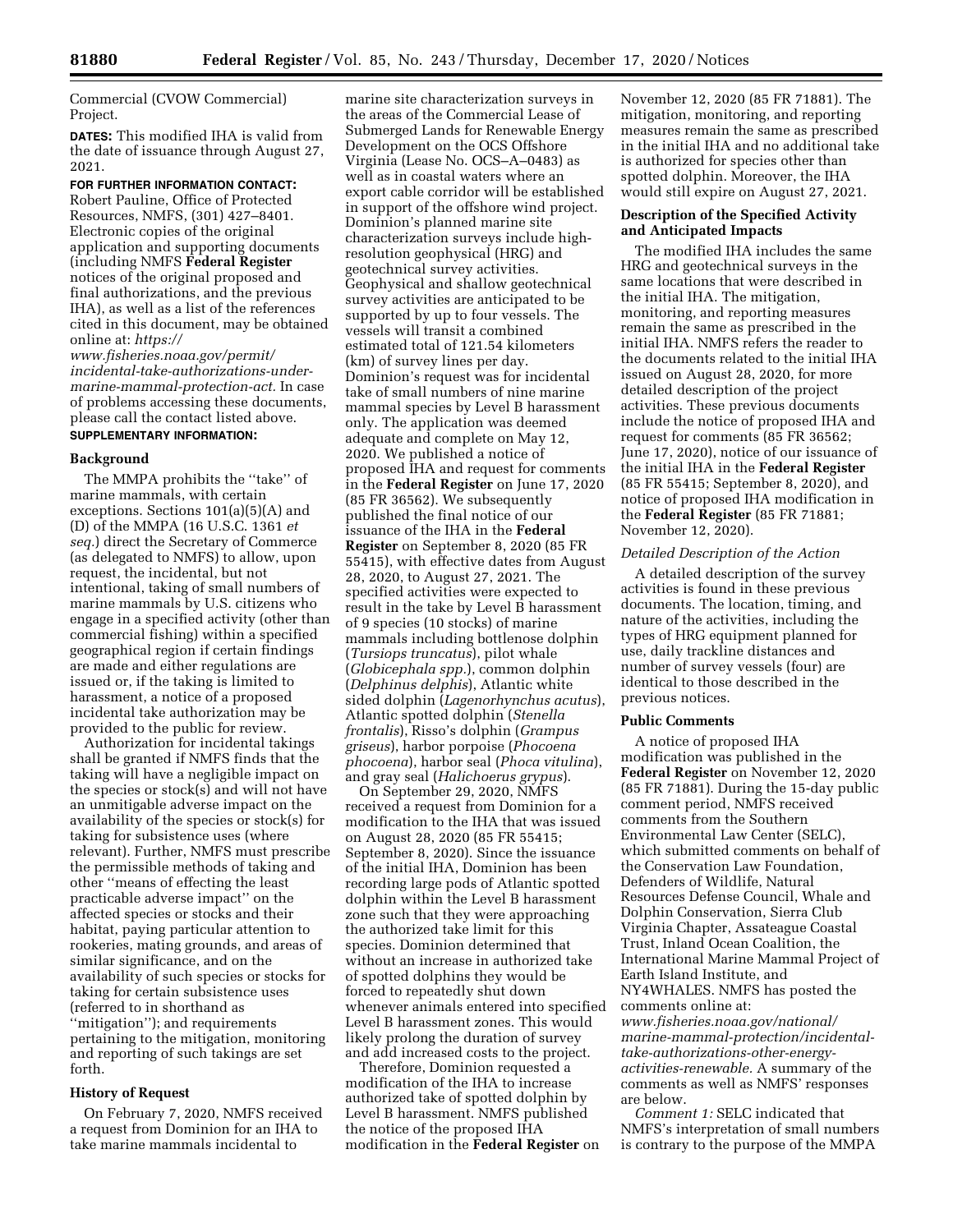and that the agency failed to consider the unique conservation status of individual populations. Instead of applying a 30% ceiling for all species, SELC recommended that NMFS revisit its small numbers interpretation to consider whether the specific take percentage for Atlantic spotted dolphin will ensure that population levels are maintained at or restored to healthy population numbers.

*Response:* SELC's suggestion would import biological considerations into the term ''small numbers,'' which NMFS has determined are more properly considered in a ''negligible impact'' evaluation. Note that MMPA does not define ''small numbers.'' NMFS's and the U.S. Fish and Wildlife Service's 1989 implementing regulations defined small numbers as a portion of a marine mammal species or stock whose taking would have a negligible impact on that species or stock. This definition was invalidated in *Natural Resources Defense Council* v. *Evans,* 279 F.Supp.2d 1129 (2003) (N.D. Cal. 2003), based on the court's determination that the regulatory definition of small numbers was improperly conflated with the regulatory definition of ''negligible impact,'' which rendered the small numbers standard superfluous. As the court observed, ''the plain language indicates that small numbers is a separate requirement from negligible impact.'' Since that time, NMFS has not applied the definition found in its regulations. Rather, consistent with Congress' pronouncement that small numbers is not a concept that can be expressed in absolute terms (House Committee on Merchant Marine and Fisheries Report No. 97–228 (September 16, 1981)), NMFS makes its small numbers findings based on an analysis of whether the number of individuals authorized to be taken annually from a specified activity is small relative to the stock or population size. The Ninth Circuit has upheld a similar approach. See *Center for Biological Diversity* v. *Salazar,* No. 10–35123, 2012 WL 3570667 (9th Cir. Aug. 21, 2012). However, we have not historically indicated what we believe the upper limit of small numbers is.

To maintain an interpretation of small numbers as a proportion of a species or stock that does not conflate with negligible impact, we use the following framework. A plain reading of ''small'' implies as corollary that there also could be ''medium'' or ''large'' numbers of animals from the species or stock taken. We therefore use a simple approach that establishes equal bins corresponding to small, medium, and

large proportions of the population abundance.

NMFS's practice for making small numbers determinations is to compare the number of individuals estimated and authorized to be taken (often using estimates of total instances of take, without regard to whether individuals are exposed more than once) against the best available abundance estimate for that species or stock. We note, however, that although NMFS's implementing regulations require applications for incidental take to include an estimate of the marine mammals to be taken, there is nothing in section 101(a)(5)(D) (or the similar provision in section 101(a)(5)(A) that requires NMFS to quantify or estimate numbers of marine mammals to be taken for purposes of evaluating whether the number is small. (See *CBD*  v. *Salazar.*) While it can be challenging to predict the numbers of individual marine mammals that will be taken by an activity (again, many models calculate instances of take and are unable to account for repeated exposures of individuals), in some cases we are able to generate a reasonable estimate utilizing a combination of quantitative tools and qualitative information. When it is possible to predict with relative confidence the number of individual marine mammals of each species or stock that are likely to be taken, the small numbers determination should be based directly upon whether or not these estimates exceed one third of the stock abundance. In other words, consistent with past practice, when the estimated number of individual animals taken (which may or may not be assumed as equal to the total number of takes, depending on the available information) is up to, but not greater than, one third of the species or stock abundance, NMFS will determine that the numbers of marine mammals taken of a species or stock are small.

In contrast, a negligible impact finding is based on the lack of likely adverse effects on annual rates of recruitment or survival (*i.e.,* populationlevel effects). An estimate of the number of takes alone is not enough information on which to base an impact determination. In addition to considering estimates of the number of marine mammals that might be taken through harassment, NMFS considers other factors, such as the likely nature of any responses (*e.g.,* intensity, duration), the context of any responses (*e.g.,* critical reproductive time or location, migration), as well as effects on habitat, and the likely effectiveness of the mitigation. We also assess the number, intensity, and context of

estimated takes by evaluating this information relative to population status.

Given the definitions present above, establishment of a small numbers threshold based on a stock-specific context is unnecessarily duplicative of the required negligible impact finding.

*Comment 2:* SELC stated that NMFS' updated negligible impact analysis underestimates the potential impacts of HRG surveys on small cetaceans like the Atlantic spotted dolphin. The MMPA authorizes NMFS to issue an IHA only if the agency finds that the authorized harassment caused by a ''specified activity'' will have a ''negligible impact'' on marine mammals. SELC stated that NMFS' negligible impact analysis is inadequate given the increased level of take that the agency proposed. SELC referenced several scientific research papers which indicated that Atlantic spotted dolphin is a particularly acoustically sensitive species, has the potential to be displaced, shift their behavioral state and stop or alter in response to a variety of anthropogenic noises, with potentially adverse energetic effects even from minor changes.

*Response:* Most of the scientific papers referenced by SELC describe the responses of various cetacean species to underwater noise associated with the use of seismic airguns, which are among the loudest anthropogenic sounds introduced into the marine environment. The HRG equipment used by Dominion radiates out less energy than seismic airguns and also operates in smaller areas. Therefore, the size of the area impacted by sound is much smaller. None of the references cited by SELC investigated potential impacts of HRG equipment to cetaceans. It should not be assumed that potential impacts to marine mammals from seismic airguns and from HRG equipment are similar, given the differences between the devices.

Even with the increase in authorized take numbers, the impacts of these lower severity exposures associated with HRG equipment are not expected to accrue to the degree that the fitness of any individuals is impacted, and, therefore no impacts on annual rates of recruitment or survival will result. Furthermore, the authorized take amount of spotted dolphin would be of small numbers relative to the population size (less than 5 percent).

*Comment 3:* SELC reiterated that NMFS's use of the 160 decibel (dB) threshold for behavioral harassment is not supported by the best available scientific information and results in an inaccurate negligible impact analysis.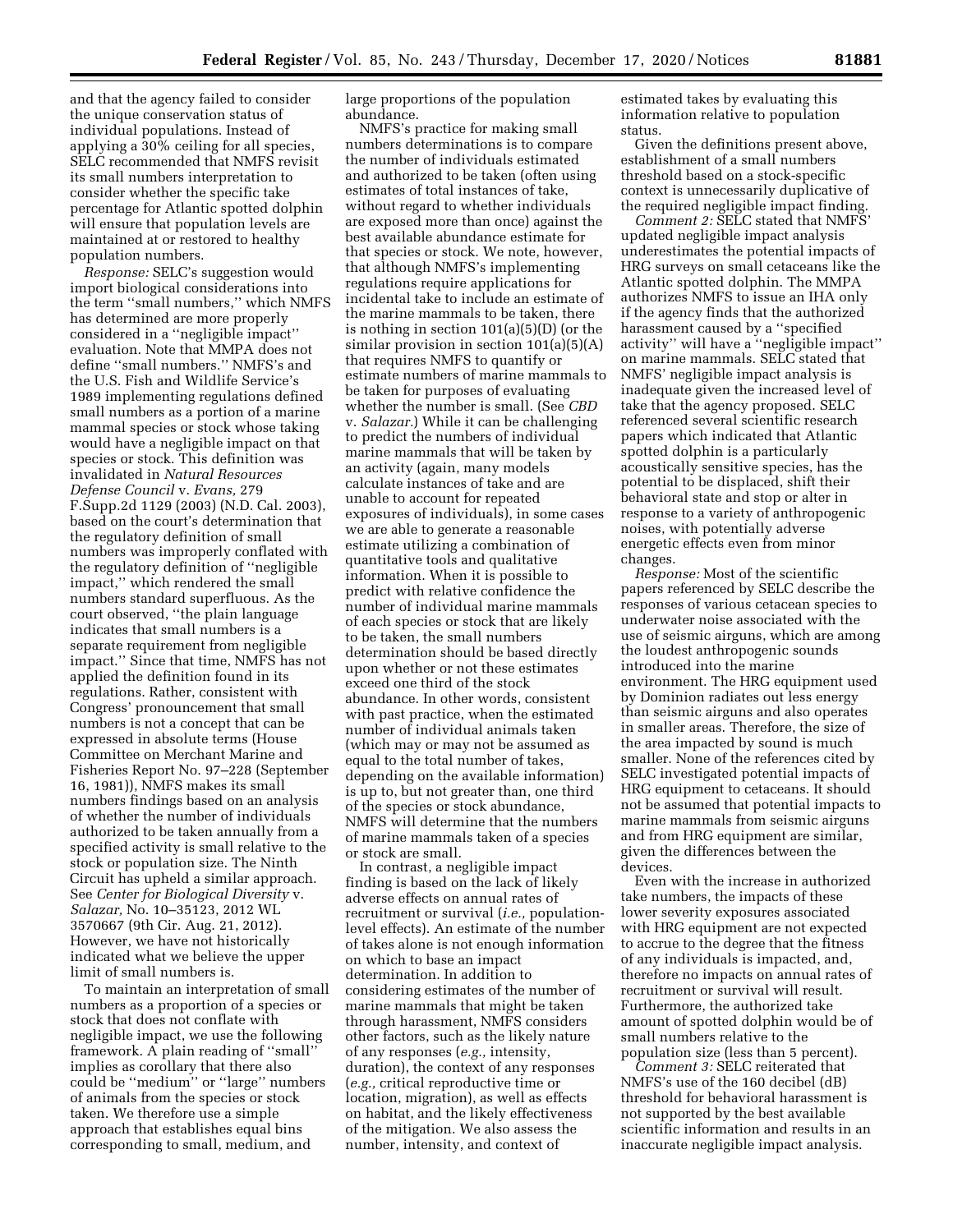Note that NMFS addressed this comment in the **Federal Register** notice of issue of the initial IHA (85 FR 55415; September 8, 2020).

*Response:* NMFS acknowledges that the 160-dB root mean-square (rms) stepfunction approach is simplistic, and that an approach reflecting a more complex probabilistic function may more effectively represent the known variation in responses at different levels due to differences in the receivers, the context of the exposure, and other factors. We recognize the potential for Level B harassment at exposures to received levels (RLs) below 160 dB rms, and conversely the potential that animals exposed to RLs above 160 dB rms will not respond in ways constituting behavioral harassment (*e.g.,*  Malme *et al.,* 1983, 1984, 1985, 1988; McCauley *et al.,* 1998, 2000a, 2000b; Barkaszi *et al.,* 2012; Stone, 2015a; Gailey *et al.,* 2016; Barkaszi and Kelly, 2018). While in practice the 160-dB threshold works as a step-function, *i.e.,*  animals exposed to RLs above the threshold are considered to be ''taken'' and those exposed to levels below the threshold are not, it represents a sort of mid-point of likely behavioral responses (which are extremely complex depending on many factors including species, noise source, individual experience, and behavioral context). What this means is that, conceptually, the function recognizes that some animals exposed to levels below the threshold will in fact react in ways that are appropriately considered take, while others that are exposed to levels above the threshold will not. Use of the 160 dB threshold allows for a simplistic quantitative estimate of take, while we can qualitatively address the variation in responses across different RLs in our discussion and analysis.

As behavioral responses to sound depend on the context in which an animal receives the sound, including the animal's behavioral mode when it hears sounds, prior experience, additional biological factors, and other contextual factors, defining sound levels that disrupt behavioral patterns is extremely difficult. Even experts have not previously been able to suggest specific new criteria due to these difficulties (*e.g.,* Southall *et al.* 2007; Gomez *et al.,* 2016). NMFS acknowledges the limitations of the current system and is in the process of developing an updated approach to more accurately predict under what circumstances take is likely to result from sound exposure.

*Comment 4:* SELC recommended that HRG surveys should commence, with ramp-up, during daylight hours only, to

maximize the chance that marine mammals are detected and confirmed clear of the exclusion zone.

*Response:* NMFS acknowledges the limitations inherent in detection of marine mammals at night. However, no injury is expected to result even in the absence of mitigation, given the very small estimated Level A harassment zones. Any potential impacts to marine mammals authorized for take would be limited to short-term behavioral responses. Restricting surveys in the manner suggested by the commenters may reduce marine mammal exposures by some degree in the short term, but would not result in any significant reduction in either intensity or duration of noise exposure. The restrictions recommended by the commenters could result in the surveys spending increased time on the water, which may result in greater overall exposure to sound for marine mammals and increase the risk of a vessel strike; thus the commenters have not demonstrated that such a requirement would result in a net benefit. Restricting the applicant to ramp-up only during daylight hours would have the potential to result in lengthy shutdowns of the survey equipment, which could result in the applicant failing to collect the data they have determined is necessary and, subsequently, the need to conduct additional surveys the following year. This would result in significantly increased costs incurred by the applicant. Thus, the restriction suggested by the commenters would not be practicable for the applicant to implement. In consideration of potential effectiveness of the recommended measure and its practicability for the applicant, NMFS has determined that restricting survey start-ups to daylight hours when visibility is unimpeded is not warranted or practicable in this case. Note that NMFS addressed this comment in the **Federal Register** notice of issue of the initial IHA (85 FR 55415; September 8, 2020).

*Comment 5:* SELC recommended that a standard 500-meter exclusion zone be established for all marine mammal species around survey vessels.

*Response:* NMFS has determined that, with the exception of right whales, a 500-m exclusion zone is not warranted. The largest calculated Level B harassment distance for all marine mammals is calculated to be 100 m. We note that a 500-m exclusion zone would exceed the modeled distance to the largest Level B harassment isopleth distance (100 m) by a factor of five. Thus, NMFS is not requiring shutdown if marine mammals are sighted within 500 m of survey vessels. NMFS

addressed this comment previously in the **Federal Register** notice of issue of the initial IHA (85 FR 55415; September 8, 2020).

*Comment 6:* SELC recommended that combination of visual monitoring—by four protected species observers adhering to ''two-on/two-off'' schedule—and passive acoustic monitoring (PAM) should be used at all times that survey work is underway, and, for efforts that continue into the nighttime, night vision or infrared technology should also be used.

*Response:* NMFS does not agree with the commenters that a minimum of four protected species observers (PSOs) should be required. The relatively small size of the exclusion means that a single PSO stationed at the highest vantage point and engaged in general 360-degree scanning during daylight hours is able to effectively observe the necessary area. Additionally, PSOs must be on duty 30 minutes prior to and during nighttime ramp-ups for HRG surveys. Dominion has also committed to employing a minimum of two NMFS-approved PSOs when HRG equipment is in use at night.

There are several reasons why we do not agree that use of PAM is warranted for 24-hour HRG surveys. While NMFS agrees that PAM can be an important tool for augmenting detection capabilities in certain circumstances, its utility in further reducing impact for Dominion's HRG survey activities is limited. First, for this activity, the area expected to be ensonified above the Level B harassment threshold is relatively small (a maximum of 100 m). This reflects the fact that the source level is comparatively low and the intensity of any resulting impacts would also be low. Further, inasmuch as PAM will only detect a portion of any animals exposed within a zone (see below), the overall probability of PAM detecting an animal in the harassment zone is low. Together these factors support the limited value of PAM for use in reducing take in small impact zones. PAM is only capable of detecting animals that are actively vocalizing, while many marine mammal species vocalize infrequently or during certain activities, which means that only a subset of the animals within the range of the PAM would be detected (and potentially have reduced impacts). Additionally, localization and range detection can be challenging under certain scenarios. For example, odontocetes are fast moving and often travel in large or dispersed groups which makes localization difficult. In addition, the ability of PAM to detect baleen whale vocalizations is further limited due to its deployment from the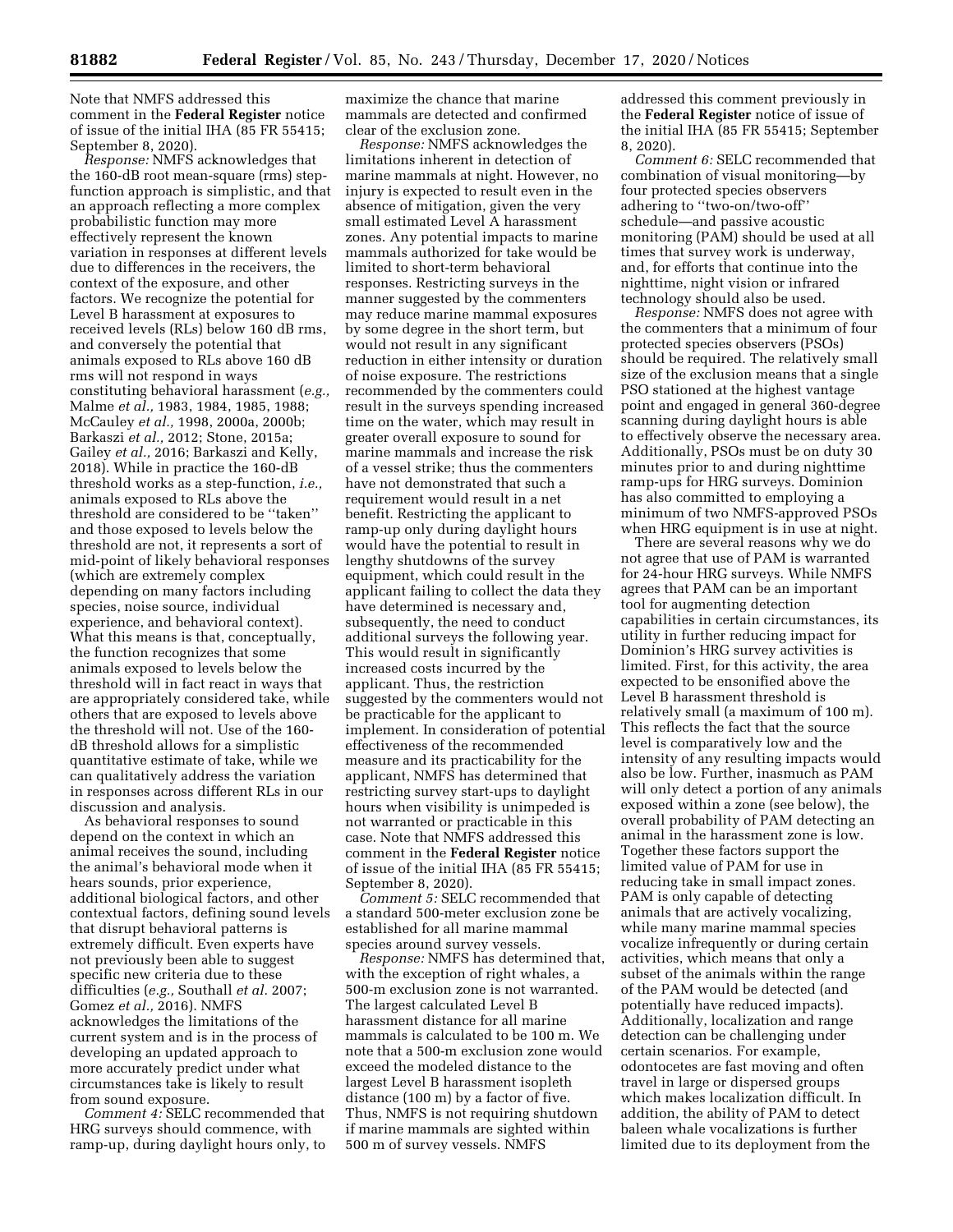stern of a vessel, which puts the PAM hydrophones in proximity to propeller noise and low frequency engine noise, which can mask the low frequency sounds emitted by baleen whales, including North Atlantic right whales.

We also note that the effects to all marine mammals, including spotted dolphins, from the types of surveys authorized in this IHA are expected to be limited to low level behavioral harassment even in the absence of mitigation; no injury is expected or authorized. In consideration of the limited additional benefit anticipated by adding this detection method and the cost and impracticability of implementing a full-time PAM program, we have determined the current requirements for visual monitoring are sufficient to ensure the least practicable adverse impact on the affected species or stocks and their habitat. Note that the initial IHA contained a requirement, retained in the modified IHA, that nightvision equipment (*i.e.,* night-vision goggles and infrared technology) must be available for use for PSOs. NMFS previously addressed this comment in the **Federal Register** notice of issue of the initial IHA (85 FR 55415; September 8, 2020).

*Comment 7:* SELC reiterated some of the recommendations they submitted in response to our initial Notice of proposed IHA published in **Federal Register** on June 17, 2020 (85 FR 36537) which focused on the need for stronger mitigation measures for North Atlantic right whale.

*Response:* Comments submitted by SELC pertaining to the North Atlantic right whale are outside the scope of this action, which only addresses increased take of dolphins and, further, were already addressed in previously in the **Federal Register** notice of issue of the initial IHA (85 FR 55415; September 8, 2020).

*Comment 8:* SELC recommended that all vessels traveling to and from the project area maintain a speed of 10 knots (18.5 km/hour) or less throughout the survey period.

*Response:* NMFS does not concur with this measure. NMFS has analyzed the potential for ship strike resulting from Dominion's activity and has determined that the mitigation measures specific to ship strike avoidance are sufficient to avoid the potential for ship strike. These include: A requirement that all vessel operators comply with 10 knot (18.5 km/hour) or less speed restrictions in any established dynamic management area (DMA) or seasonal management area (SMA); a requirement that all vessel operators reduce vessel

speed to 10 knots (18.5 km/hour) or less when any large whale, any mother/calf pairs, pods, or large assemblages of nondelphinoid cetaceans are observed within 100 m of an underway vessel; a requirement that all survey vessels maintain a separation distance of 500-m or greater from any sighted North Atlantic right whale; a requirement that, if underway, vessels must steer a course away from any sighted North Atlantic right whale at 10 knots or less until the 500-m minimum separation distance has been established; and a requirement that, if a North Atlantic right whale is sighted in a vessel's path, or within 500 m of an underway vessel, the underway vessel must reduce speed and shift the engine to neutral. We have determined that the ship strike avoidance measures are sufficient to ensure the least practicable adverse impact on species or stocks and their habitat. Furthermore, no documented vessel strikes have occurred for any HRG surveys which were issued IHAs from NMFS. NMFS addressed this comment previously in the **Federal Register** notice of issue of the initial IHA (85 FR 55415; September 8, 2020).

*Comment 10:* SELC recommended that NMFS consider activating Dynamic Management Areas (DMAs) whenever a single North Atlantic right whale is sighted or acoustically detected neat the project area, not just an aggregation of three or more whales.

*Response:* DMAs are a component of the 2008 NOAA Ship Strike Rule to minimize lethal ship strikes of North Atlantic right whales. Note that the trigger of three or more whales is taken from a NOAA Northeast Fisheries Science Center (NEFSC) analysis of sightings data from Cape Cod Bay and Stellwagen Bank from 1980 to 1996 (Clapham & Pace 2001). This analysis found that an initial sighting of three or more North Atlantic right whales was a reasonably good indicator that whales would persist in the area, and the average duration of the whale's presence based on these sightings data was two weeks.

#### **Description of Marine Mammals**

A description of the marine mammals in the area of the activities is found in these previous documents, which remains applicable to this modified IHA as well. In addition, NMFS has reviewed recent Stock Assessment Reports, information on relevant Unusual Mortality Events, and recent scientific literature, and determined that no new information affects our original analysis of impacts under the initial IHA.

### **Potential Effects of Specified Activities on Marine Mammals and Their Habitat**

A description of the potential effects of the specified activities on marine mammals and their habitat may be found in the documents supporting the initial IHA, which remains applicable to the issuance of this modified IHA. There is no new information on potential effects.

# **Estimated Take**

A detailed description of the methods and inputs used to estimate take for the specified activity are found in the notice of IHA for the initial authorization (85 FR 55415; September 8, 2020). The HRG equipment that may result in take, as well as the source levels, marine mammal stocks taken, marine mammal density data and the methods of take estimation applicable to this authorization remain unchanged from the previously issued IHA. The number of authorized takes is also identical with the exception of spotted dolphin.

During the one month period from the effective date of the initial IHA (August 28, 2020) through September 29, 2020, a total of 19 spotted dolphins had been observed within the Level B harassment zone distances and recorded as takes. This was largely due to a single pod of 15 dolphins sighted in the zone. Another 24 dolphins were observed over three survey days but they were not located in the Level B harassment zone. Prior to the issuance of the initial IHA, Dominion operated only during daylight hours under a Letter of Concurrence (LoC) issued by NMFS. As such, Dominion committed to shutting down whenever a marine mammal approached or entered a Level B harassment zone in order to avoid all incidental take. In the weeks prior to the issuance of the initial IHA, Dominion had observed pods containing up to 17 individuals in the Level B harassment zone. However, these pods were not recorded as incidental takes since mitigation measures were employed, *i.e.,* the acoustic source was shut down and the animals were not exposed to source levels associated with harassment. The estimated take in the initial IHA was based on the best available density data from Roberts *et al.* (2016, 2017, 2018), however, the multiple occurrences of the large pod in the vicinity of the survey was unexpected and not reflected in the take estimate. Table 1 shows spotted dolphin detection events when Dominion was operating under both the LoC (before August 28, 2020) as well as during the initial IHA (on or after August 28, 2020).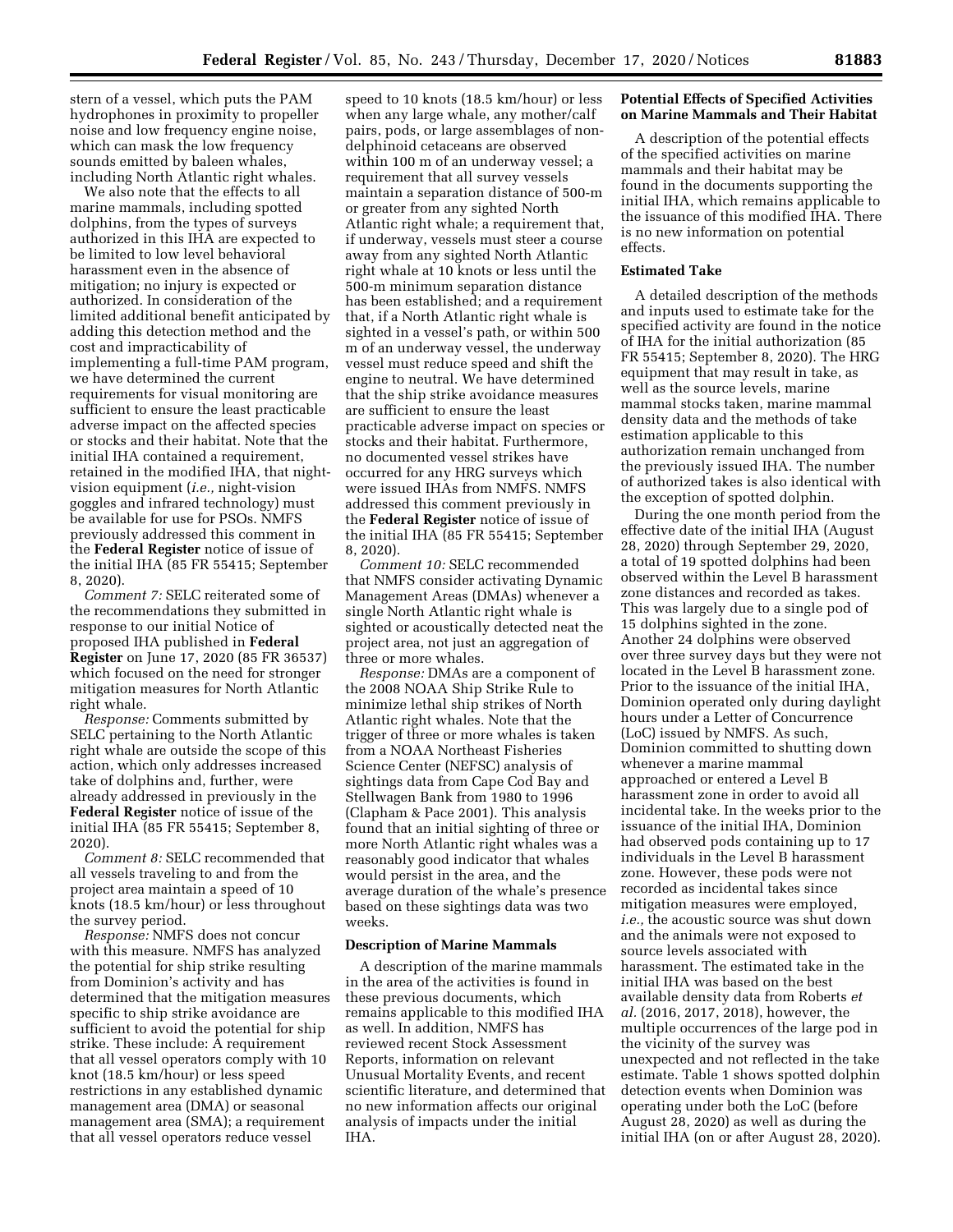# TABLE 1—ATLANTIC SPOTTED DOLPHIN OBSERVATIONS DURING DOMINION ENERGY HRG SURVEY ACTIVITIES

| Vessel name | Date of<br>detection | Number of<br>animals<br>observed<br>in the group | Level B<br>takes<br>accumulated |
|-------------|----------------------|--------------------------------------------------|---------------------------------|
|             | 9/16/2020            | 15                                               | 15                              |
|             | 9/9/2020             |                                                  |                                 |
|             | 9/7/2020             |                                                  |                                 |
|             | 9/4/2020             |                                                  |                                 |
|             | 9/4/2020             |                                                  |                                 |
|             | 8/23/2020            |                                                  |                                 |
|             | 8/17/2020            |                                                  |                                 |
|             |                      |                                                  |                                 |

Given that large pods of spotted dolphin were recorded on multiple occasions, Dominion became concerned that the authorized number of takes by Level B harassment would be exceeded, necessitating the frequent shutdown of HRG survey equipment to avoid additional take of this species. On October 3, 2020, Dominion reached the authorized take amount for spotted dolphins. Since that time, they have been shutting down whenever spotted dolphins are sighted approaching or entering the harassment zone. Dominion

requested and NMFS has authorized additional take of this species to conservatively allow 20 authorized takes per day. NMFS concurs that this take amount is reasonable in case observed dolphin pods are larger than what has been recorded to date. While NMFS does not expect that larger spotted dolphin pods would occur every day, it cannot be ruled out. With approximately 120 survey days remaining, NMFS has authorized increased take by Level B harassment from 27 to 2,427 ((20 animals/day \* 120

survey days) + initial 27 authorized takes). This represents 4.38 percent of the western North Atlantic stock of spotted dolphin. Take by Level A harassment was not requested, and has not been authorized by NMFS (or anticipated).

The total numbers of incidental takes by Level B harassment, including the authorized update in spotted dolphin takes, and as a percentage of population, is shown in Table 2 below.

# TABLE 2—TOTAL NUMBERS OF AUTHORIZED TAKES BY LEVEL B HARASSMENT AND AS A PERCENTAGE OF POPULATION

|         |                                   | Totals                                                              |  |
|---------|-----------------------------------|---------------------------------------------------------------------|--|
| Species | Take<br>authorization<br>(number) | Instances<br>of take as<br>percentage of<br>population <sup>1</sup> |  |
|         |                                   | 0.06                                                                |  |
|         | 511                               | 0.81                                                                |  |
|         | 224                               | 6.5                                                                 |  |
|         | 68                                | 0.08                                                                |  |
|         |                                   | 0.12                                                                |  |
|         | 2.427                             | 4.38                                                                |  |
|         |                                   | 0.08                                                                |  |
|         | 39                                | 0.09                                                                |  |
|         | 35                                | 0.02                                                                |  |
|         |                                   | 0.06                                                                |  |

1 Calculations of percentage of stock taken are based on the best available abundance estimate as shown in Table 2 in **Federal Register** final notice of issuance of the IHA (85 FR 55415; September 8, 2020). In most cases the best available abundance estimate is provided by Roberts *et*<br>*al.* (2016, 2017, 2018), when available, to maintain consistency with density bottlenose dolphins, Roberts *et al.* (2016, 2017, 2018) provides only a single abundance estimate and does not provide abundance estimates at the stock or species level (respectively), so abundance estimates used to estimate percentage of stock taken for bottlenose dolphins are derived from NMFS SARs (Hayes *et al. 2019).* <sup>2</sup><br><sup>2</sup> Pinniped density values reported as "seals" and not species-specific.

### **Description of Mitigation, Monitoring and Reporting Measures**

The mitigation, monitoring, and reporting measures included in this modified IHA are identical to those included in the **Federal Register** notice announcing the initial IHA and the discussion of the least practicable adverse impact included in that document remains accurate (85 FR 55415; September 8, 2020).

*Establishment of Exclusion Zones (EZs)*—Marine mammal EZs must be established around the HRG survey equipment and monitored by protected species observers (PSOs) during HRG surveys as follows:

• 500-m EZ is required for North Atlantic right whales;

• During use of the GeoMarine Dual 400 Sparker 800J, a 100-m EZ is required for all other marine mammals except delphinid(s) from the genera *Delphinus, Lagenorhynchus, Stenella* or *Tursiops* and seals; and

• When only the Triple Plate Boomer 1000J is in use, a 25-m EZ is required

for all other marine mammals except delphinid(s) from the genera *Delphinus, Lagenorhynchus, Stenella* or *Tursiops*  and seals; a 200-m buffer zone is required for all marine mammals except those species otherwise excluded (*i.e.,*  North Atlantic right whale).

If a marine mammal is detected approaching or entering the EZs during the survey, the vessel operator must adhere to the shutdown procedures described below. In addition to the EZs described above, PSOs must visually monitor a 200-m buffer zone for the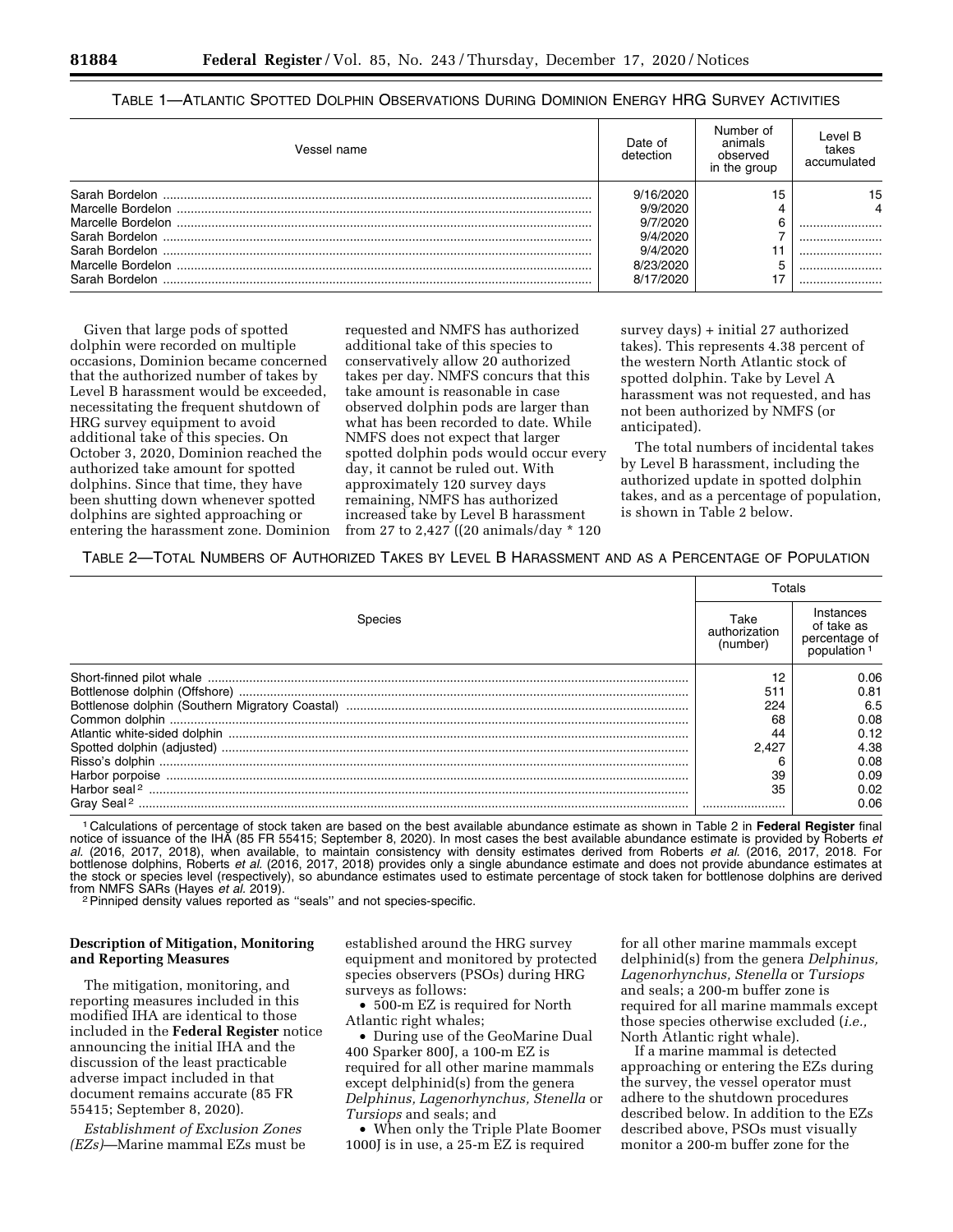purposes of pre-clearance. During use of acoustic sources with the potential to result in marine mammal harassment (*i.e.,* anytime the acoustic source is active, including ramp-up), occurrences of marine mammals within the monitoring zone (but outside the EZs) must be communicated to the vessel operator to prepare for potential shutdown of the acoustic source. The buffer zone is not applicable when the EZ is greater than 100 m. PSOs are also required to observe a 500-m monitoring zone and record the presence of all marine mammals within this zone.

*Visual Monitoring*—Monitoring must be conducted by qualified protected PSOs who are trained biologists, with minimum qualifications described in the **Federal Register** notice of the issuance of the initial IHA (85 FR 55415; September 8, 2020). Dominion must have one PSO on duty during the day and has committed that a minimum of two NMFS-approved PSOs must be on duty and conducting visual observations when HRG equipment is in use at night. Visual monitoring must begin no less than 30 minutes prior to ramp-up of HRG equipment and continue until 30 minutes after use of the acoustic source. PSOs must establish and monitor the applicable EZs, Buffer Zone and Monitoring Zone as described above. PSOs must coordinate to ensure 360° visual coverage around the vessel from the most appropriate observation posts, and must conduct observations while free from distractions and in a consistent, systematic, and diligent manner. PSOs are required to estimate distances to observed marine mammals. It is the responsibility of the Lead PSO on duty to communicate the presence of marine mammals as well as to communicate action(s) that are necessary to ensure mitigation and monitoring requirements are implemented as appropriate.

*Pre-Clearance of the Exclusion Zones*—Prior to initiating HRG survey activities, Dominion must implement a 30-minute pre-clearance period. During pre-clearance monitoring (*i.e.,* before ramp-up of HRG equipment begins), the Buffer Zone also acts as an extension of the 100-m EZ in that observations of marine mammals within the 200-m Buffer Zone would also preclude HRG operations from beginning. During this period, PSOs must ensure that no marine mammals are observed within 200 m of the survey equipment (500 m in the case of North Atlantic right whales). HRG equipment must not start up until this 200-m zone (or, 500-m zone in the case of North Atlantic right whales) is clear of marine mammals for at least 30 minutes. The vessel operator

must notify a designated PSO of the proposed start of HRG survey equipment as agreed upon with the lead PSO; the notification time must not be less than 30 minutes prior to the planned initiation of HRG equipment in order to allow the PSOs time to monitor the EZs and Buffer Zone for the 30 minutes of pre-clearance.

If a marine mammal is observed within the relevant EZs or Buffer Zone during the pre-clearance period, initiation of HRG survey equipment must not begin until the animal(s) has been observed exiting the respective EZ or Buffer Zone, or, until an additional time period has elapsed with no further sighting (*i.e.,* minimum 15 minutes for porpoises, and 30 minutes for all other species). The pre-clearance requirement includes small delphinoids. PSOs must also continue to monitor the zone for 30 minutes after survey equipment is shut down or survey activity has concluded.

*Ramp-Up of Survey Equipment*— When technically feasible, a ramp-up procedure must be used for geophysical survey equipment capable of adjusting energy levels at the start or re-start of survey activities. The ramp-up procedure must be used at the beginning of HRG survey activities in order to provide additional protection to marine mammals near the Survey Area by allowing them to detect the presence of the survey and vacate the area prior to the commencement of survey equipment operation at full power. Ramp-up of the survey equipment must not begin until the relevant EZs and Buffer Zone has been cleared by the PSOs, as described above. HRG equipment must be initiated at their lowest power output and would be incrementally increased to full power. If any marine mammals are detected within the EZs or Buffer Zone prior to or during ramp-up, the HRG equipment must be shut down (as described below).

*Shutdown Procedures*—If an HRG source is active and a marine mammal is observed within or entering a relevant EZ (as described above) an immediate shutdown of the HRG survey equipment is required. When shutdown is called for by a PSO, the acoustic source must be immediately deactivated and any dispute resolved only following deactivation. Any PSO on duty has the authority to delay the start of survey operations or to call for shutdown of the acoustic source if a marine mammal is detected within the applicable EZ. The vessel operator must establish and maintain clear lines of communication directly between PSOs on duty and crew controlling the HRG source(s) to ensure that shutdown commands are

conveyed swiftly while allowing PSOs to maintain watch. Subsequent restart of the HRG equipment must only occur after the marine mammal has either been observed exiting the relevant EZ, or, until an additional time period has elapsed with no further sighting of the animal within the relevant EZ.

Upon implementation of shutdown, the HRG source may be reactivated after the marine mammal that triggered the shutdown has been observed exiting the applicable EZ (*i.e.,* the animal is not required to fully exit the Buffer Zone where applicable) or, following a clearance period of 15 minutes for small odontocetes and seals and 30 minutes for all other species with no further observation of the marine mammal(s) within the relevant EZ. If the HRG equipment shuts down for brief periods (*i.e.,* less than 30 minutes) for reasons other than mitigation (*e.g.,* mechanical or electronic failure) the equipment may be re-activated as soon as is practicable at full operational level, without 30 minutes of pre-clearance, only if PSOs have maintained constant visual observation during the shutdown and no visual detections of marine mammals occurred within the applicable EZs and Buffer Zone during that time. For a shutdown of 30 minutes or longer, or if visual observation was not continued diligently during the pause, preclearance observation is required, as described above.

The shutdown requirement is waived for certain genera of small delphinids (*i.e., Delphinus, Lagenorhynchus, Stenella* (which includes Atlantic spotted dolphins), or *Tursiops*) under certain circumstances. If a delphinid(s) from these genera is visually detected within the EZ shutdown would not be required. If there is uncertainty regarding identification of a marine mammal species (*i.e.,* whether the observed marine mammal(s) belongs to one of the delphinid genera for which shutdown is waived), PSOs must use best professional judgment in making the decision to call for a shutdown.

If a species for which authorization has not been granted, or a species for which authorization has been granted but the authorized number of takes have been met, approaches or is observed within the area encompassing the Level B harassment isopleth (100 m or 25 m), shutdown must occur.

*Vessel Strike Avoidance*—Dominion must comply with vessel strike avoidance measures as described in the **Federal Register** notice of the issuance of the initial IHA (85 FR 55415; September 8, 2020).

*Seasonal Operating Requirements*— Dominion will conduct HRG survey